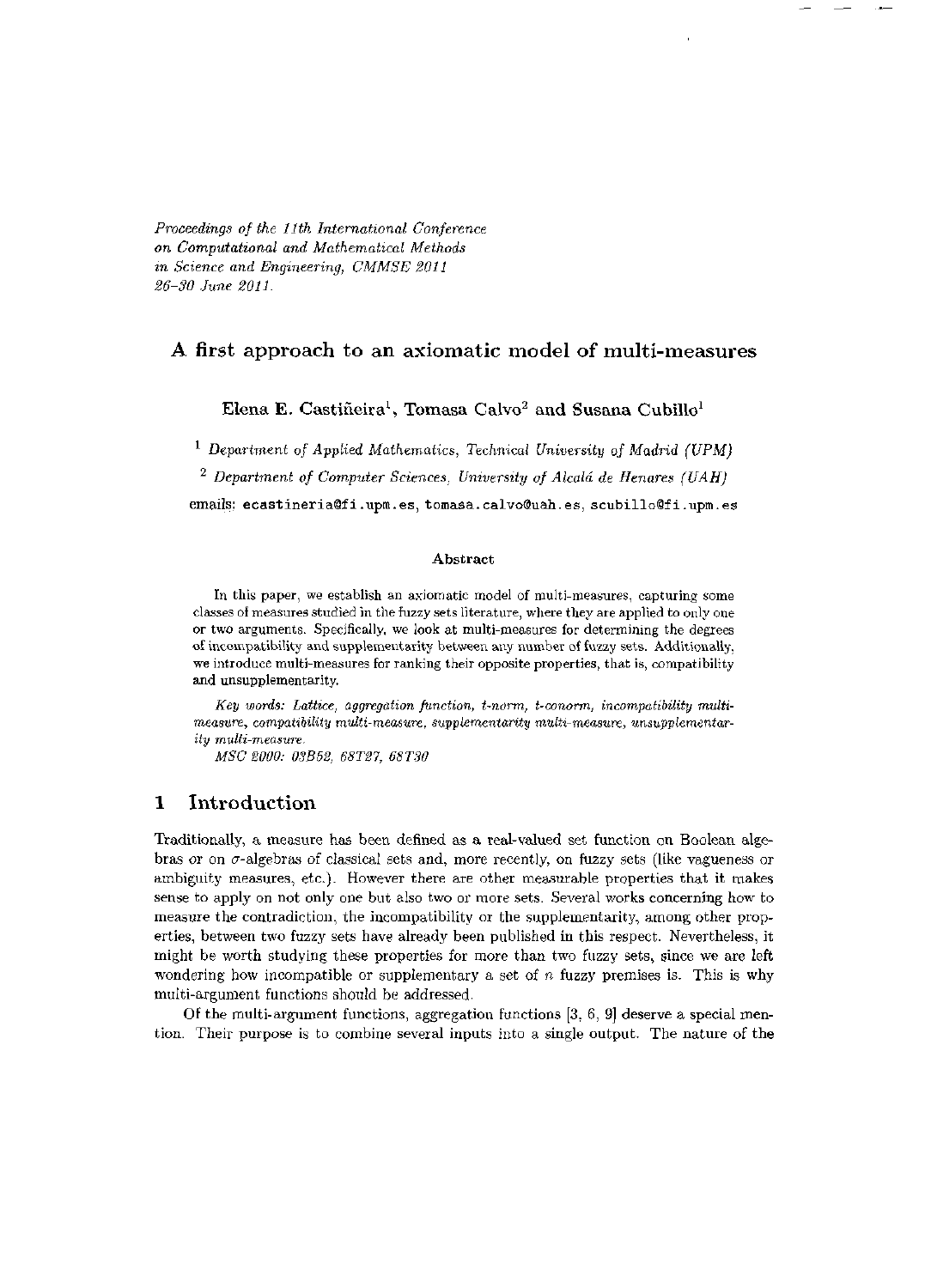inputs depends on the context: they can be degrees of membership in fuzzy sets, degrees of preference, and so on. They play a significant role in many applications, which has driven their constant growth. They are useful in different areas like multi-criteria decision making, group decision making, fuzzy logic and rule-based systems, etc.

Other works have dealt with other kinds of multi-argument functions. In this respect, consider Martin and Mayor's recent papers on multi-distances [10] introducing a way to measure "how separated" the points of a collection of more than two elements are.

The main aim of this paper is to establish a general axiomatic model of multi-argument measures in order to capture some measures that we have examined previously and, in particular, incompatibility measures  $[7, 8]$  and supplementarity measures  $[8]$ .

The remainder of the paper is organized as follows. Section 2 provides the axioms or conditions of multi-measures and describes some examples. Section 3 focuses on two multimeasures on the lattice of fuzzy sets with the order induced by the order of real numbers, whereas Section 4 studies two multi-measures on the lattice again composed of fuzzy sets but with the order induced by the reverse order of the real numbers. Finally, the paper ends with a summary of the results, and some future lines of research.

## 2 Multi-argument measures on lattices

Let  $\mathcal{L} = (L, \leq_L, 0_L, 1_L)$  (or simply  $(L, \leq_L)$ ) be a bounded lattice [4, 5] whose minimum and maximum elements are denoted by  $0_L$  and  $1_L$ , respectively. For each  $n \in \mathbb{N}$ , let us consider the set

$$
L^n = \{(a_1, \ldots, a_n) \mid a_i \in L, \forall i \in \{1, \ldots, n\}\}\
$$

and the order relation  $\leq_n$  induced by  $\leq_L$ , that is, given  $\bar{a} = (a_1, \ldots, a_n)$ ,  $\bar{b} = (b_1, \ldots, b_n)$   $\in$  $L^n$ ,

 $\bar{a} \leq_n \bar{b} \iff a_i \leq_L b_i, \forall i \in \{1, \ldots, n\}.$ 

We have that  $L^n$  with the order relation  $\leq_n$  is also a bounded lattice, whose minimum element is  $0_{L^n} = (0_L, \dots, 0_L)$  and whose maximum element is  $1_{L^n} = (1_L, \dots, 1_L)$ , and we say that  $\mathcal{L}^n = (L^n, \leq_n, 0_{L^n}, 1_{L^n})$  is induced by  $\mathcal{L}$ . Moreover, if  $\mathcal{L}$  is complete, then  $\mathcal{L}^n$  is also complete.

**Definition 2.1.** Let  $\mathcal{L} = (L, \leq_L, 0_L, 1_L)$  be a bounded lattice. Also, for each  $n \in \mathbb{N}$ , let  $\mathcal{L}^n = (L^n, \leq_n, 0_{L^n}, 1_{L^n})$  be the lattice induced by  $\mathcal{L}$ . Consider the bounded and complete lattice of real numbers  $([0,1], \leq, 0, 1)$ . A map  $M : \bigcup_{n \in \mathbb{N}} L^n \to [0,1]$  is said to be a *multa argument*  $\leq_L$ -measure or multi-measure on  $(L, \leq_L)$  (or, simply, on L if there is not likely to be confusion) if, for each  $n \in \mathbb{N}$ , the function restriction of M to  $L^n$ ,  $M|_{L^n}$ , satisfies:

i) (*Boundary conditions*)  $M(0_{L^n}) = 0$  and  $M(1_{L^n}) = 1$ .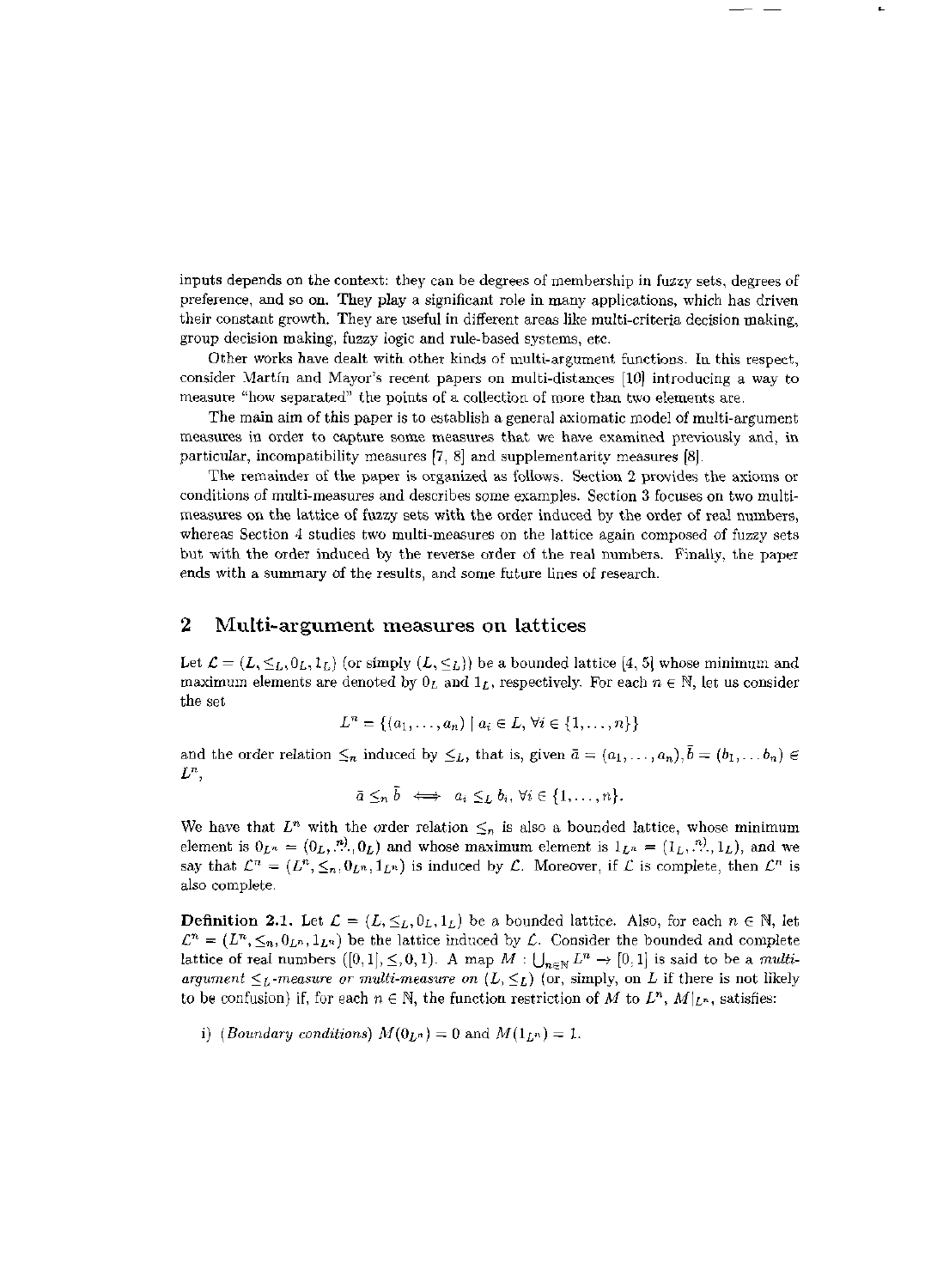ii) *(Monotony condition)* For all  $\bar{a}, \bar{b} \in L^n$  such that  $\bar{a} \leq_n \bar{b}$ ,  $M(\bar{a}) \leq M(\bar{b})$ ; that is, for each *n*, *M* is increasing with respect to the orders of the lattices  $(L^n, \leq_n)$  and  $([0, 1], \leq).$ 

### Moreover,

- iii) *M* is increasing with respect to the argument n or n-increasing if  $M(a_1, \ldots, a_n) \leq$  $M(a_1, \ldots, a_n, a_{n+1})$  holds for all  $n \in \mathbb{N}$  and for all  $a_1, \ldots, a_n, a_{n+1} \in L$ .
- iv) M is decreasing with respect to the argument n or *n*-decreasing if  $M(a_1, \ldots, a_n) \geq$  $M(a_1, \ldots, a_n, a_{n+1})$  holds for all  $n \in \mathbb{N}$  and for all  $a_1, \ldots, a_n, a_{n+1} \in L$ .

**Remark 2.2.** If *M* is a multi-measure on  $(L, \leq_L)$ , note that:

- 1. *M* is *n*-increasing if and only if  $M(\tilde{a}) \leq M(\bar{a}, \bar{b})$  holds for all  $n, m \in \mathbb{N}$  and for all  $\bar{a} =$  $(a_1,\ldots,a_n) \in L^n$  and  $\bar{b}=(b_1,\ldots,b_m) \in L^m$ , where  $(\bar{a},\bar{b})$  denotes  $(a_1,\ldots,a_n,b_1,\ldots,b_m) \in L^n$  $L^{n+m}$
- 2. *M* is *n*-decreasing if and only if  $M(\bar{a}) \geq M(\bar{a}, \bar{b})$  holds for all  $n, m \in \mathbb{N}$  and for all  $\bar{a} \in L^n$  and  $\bar{b} \in L^m$ .

**Example 2.3.** Let X be a non-empty and finite set, and let  $\mathcal{P}(X)$  denote the set of all subsets of X, that is, the power set of X. Consider the bounded lattice  $(\mathcal{P}(X), \subseteq, \emptyset, X)$ , which is, in fact, a Boolean algebra, and let us define two multi-argument measures on  $(P(X), \subseteq).$ 

a) Let  $M_1: \bigcup \mathcal{P}(X)^n \to [0,1]$  be the map defined for each  $(A_1,\ldots,A_n) \in \mathcal{P}(X)^n$  as

$$
M_I(A_1,\ldots,A_n)=\frac{|A_1\cap\cdots\cap A_n|}{|X|},
$$

- i)  $M_I(\emptyset, \ldots, \emptyset) = 0$  for all *n*-tuple of empty sets; and  $M_I(X, \ldots, X) = 1$  for all *n*-tuple of elements X.
- ii)  $M_I(\overline{A}) \leq M_I(\overline{B})$  holds for all  $n \in \mathbb{N}$  and for all  $\overline{A} = (A_1, \ldots, A_n), \overline{B} = (B_1, \ldots, B_n) \in$  $\mathcal{P}(X)^n$  such that  $A_i \subseteq B_i$  for each  $i \in \{1, \ldots, n\}$ .
- iv)  $M_I(A_1, ..., A_n, A_{n+1}) \leq M_I(A_1, ..., A_n)$  for all  $n \in \mathbb{N}$  and for all  $A_1, ..., A_n, A_{n+1} \in$  $\mathcal{P}(X)$ .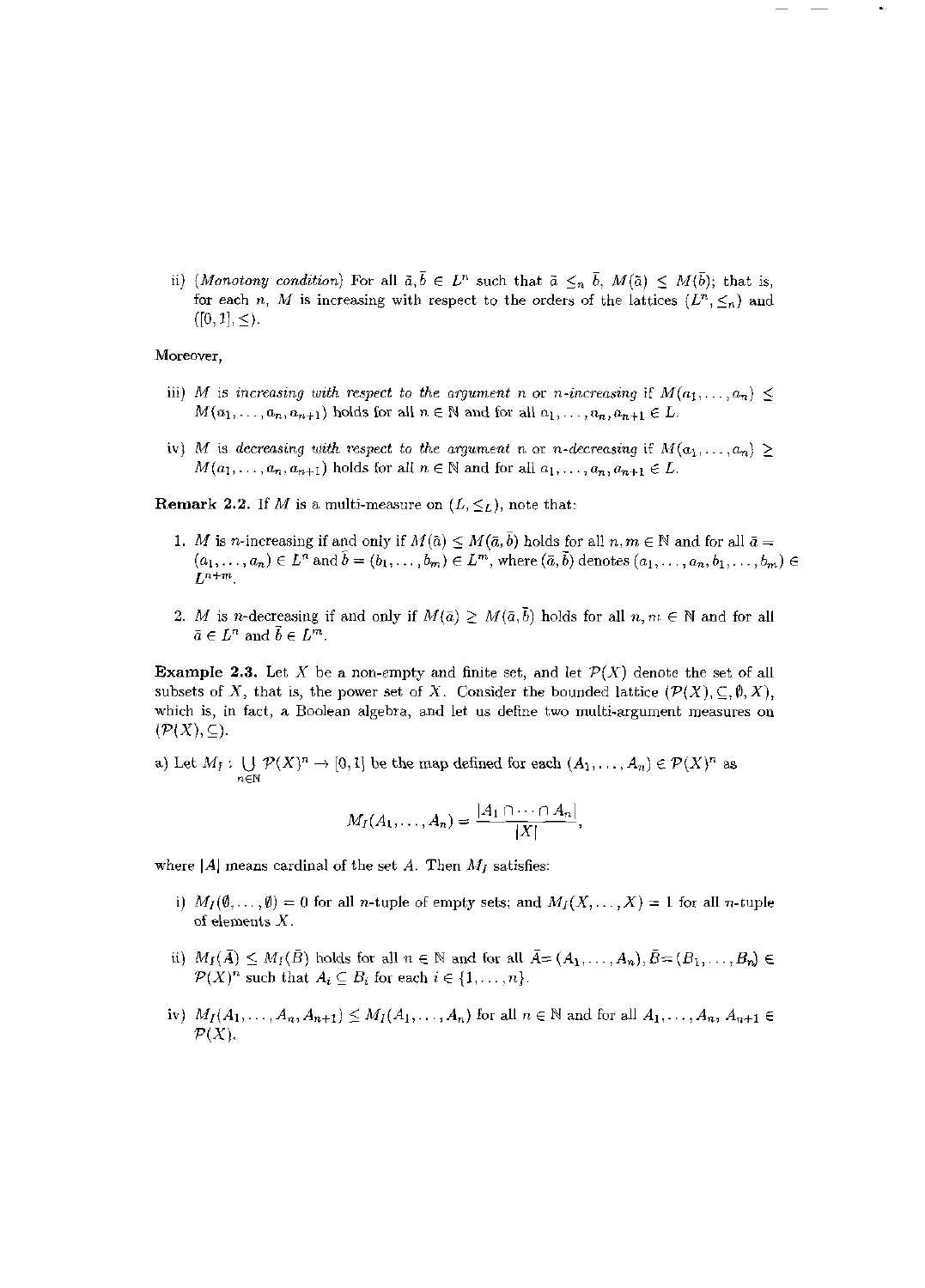Hence,  $M_I$  is an *n*-decreasing multi-argument  $\subseteq$ -measure on  $P(X)$ ; it provides a measure of the size of the intersection of any finite family of subsets of *X.* 

b) Let  $M_U: \bigcup \mathcal{P}(X)^n \to [0,1]$  be the map defined for each  $(A_1,\ldots,A_n) \in \mathcal{P}(X)^n$  as  $n\in\mathbb{N}$ 

$$
M_U(A_1,\ldots,A_n)=\frac{|A_1\cup\cdots\cup A_n|}{|X|}
$$

Then,  $M_U$  also satisfies axioms i and ii of the multi-argument measure and, moreover, axiom iii, therefore  $M_U$  is an *n*-increasing multi-argument  $\subseteq$ -measure on  $\mathcal{P}(X)$ ; it provides a measure of the size of the union of any finite family of subsets of  $X$ .

**Example 2.4.** Any aggregation function is a multi-argument measure on  $([0,1], \leq)$ . Indeed, recall that an aggregation function [3, 6, 9] is a map  $\mathcal{A} : \bigcup [0,1]^n \to [0,1]$  such that n€N

- 1.  $\mathcal{A}(0,\ldots,0) = 0$  and  $\mathcal{A}(1,\ldots,1) = 1$ .
- 2.  $A(a) = a$  for all  $a \in [0,1]$ .
- 3. For all  $n \in \mathbb{N}$  and for all  $\bar{a} = (a_1, \ldots, a_n), \bar{b} = (b_1, \ldots, b_n) \in [0, 1]^n$  such that  $a_i \leq b_i$ with  $i = 1, \ldots, n$ ,  $\mathcal{A}(\bar{a}) \leq \mathcal{A}(\bar{b})$  holds.

Thus, the occurrence of symmetric aggregation functions suggests the following definition. We denote  $S_n = {\pi : \{1, ..., n\} \rightarrow \{1, ..., n\} | \pi \text{ is a bijection}\},\text{ that is, } S_n \text{ is the set }$ of *permutations* of  $\{1, \ldots, n\}$ .

**Definition 2.5.** A multi-argument measure M on a bounded lattice  $(L, \leq_L)$  is *symmetric* if, for each  $n \in \mathbb{N}$ , the function  $M|_{L^n}$  is symmetric, that is,  $M(a_1, \ldots, a_n) = M(a_{\pi(1)}, \ldots, a_{\pi(n)})$ holds for any  $\pi \in S_n$  and for any  $(a_1, \ldots, a_n) \in L^n$ .

**Example 2.6.** The maps *M¡* and *Mu* defined in Example 2.3 are both symmetric multimeasures on  $\mathcal{P}(X)$ .

**Example 2.7.** The aggregation functions Max, Min :  $\bigcup_{n\in\mathbb{N}}[0,1]^n \to [0,1]$ , defined as  $\text{Max}(a_1, \ldots, a_n) = \max\{a_1, \ldots, a_n\}$  and  $\text{Min}(a_1, \ldots, a_n) = \min\{a_1, \ldots, a_n\}$  for each  $(a_1, \ldots, a_n) \in$  $[0,1]^n$ , are symmetric multi-measures on  $([0,1], \leq)$ .

Nevertheless, for each  $k \in \mathbb{N} \setminus \{1\}$ , the function  $A_k: \bigcup_{n \in \mathbb{N}} [0,1]^n \to [0,1]$ , defined as

$$
\mathcal{A}(a_1,\ldots,a_n)=a_1\prod_{i=2}^n a_i^k
$$

for each  $(a_1, \ldots, a_n) \in [0,1]^n$ , is a non-symmetric multi-measure on  $([0,1], \leq)$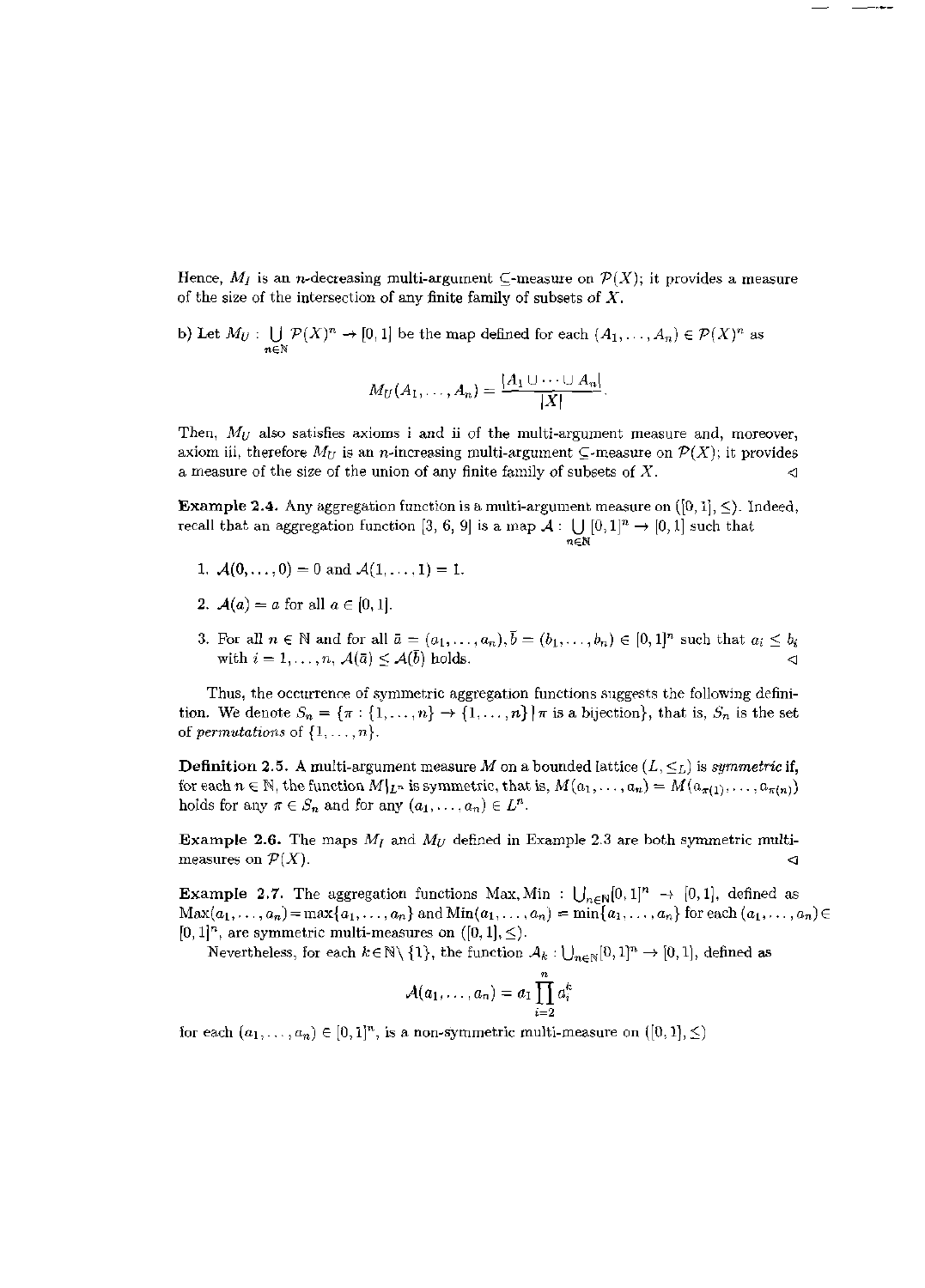In what follows, we study the particular instance of multi-measures on fuzzy set lattices: if  $X$  is a non-empty set, the set of all fuzzy sets on  $X$  is identified with the set of all its membership functions,  $L = [0,1]^X$ , with an order relation  $\preceq$  such that  $\mathcal{L} = ([0,1]^X, \preceq)$  $, \mu_{\wedge}, \mu_{\vee}$  is a bounded lattice, where  $\mu_{\wedge}$  and  $\mu_{\vee}$  denote the minimum and maximum elements, respectively. For each  $n \in \mathbb{N}$ , if  $\mathbb{I}_n$  denotes  $[0,1]^n$ , lattice  $\mathcal L$  induces the bounded lattice  $\mathcal{L}^n = (\mathbb{I}_{n}^X, \preceq_n, \bar{\mu}_\wedge, \bar{\mu}_\vee)$  as  $\mathbb{I}_{n}^X = ([0,1]^n)^X = [0,1]^X \times [0,1]^X$ . Thus, a multi-measure on  $([0,1]^X,\preceq)$  is a multi-argument function  $M : \{\}\mathbb{I}^X_\alpha \to [0,1]$  where i)  $M(\bar{\mu}_\alpha) = 0$  and  $M(\bar{\mu}_{\vee}) = 1$ ; and ii)  $M(\bar{\mu}) \leq M(\bar{\sigma})$  holds for all  $\bar{\mu}, \bar{\sigma} \in \mathbb{I}_n^{\times}$  such that  $\bar{\mu} \preceq_n \bar{\sigma}$ .

# 3 Multi-measures on lattice  $([0,1]^X,\leq)$

In this section, we deal with multi-measures on  $([0,1]^A,\preceq)$  when  $\preceq$  is the order induced by the usual order on the real line, that is, if  $\mu, \sigma \in [0, 1]^X$ ,  $\mu \preceq \sigma$  if and only if  $\mu(x) \leq \sigma(x)$ for all  $x \in X$ ; and we naturally denote this by  $\mu \leq \sigma$ . In this case,  $\mu_0 = \mu_{\emptyset}$  and  $\mu_0 = \mu_X$ , and thus  $\mathcal{L} = ([0,1]^X, \leq, \mu_{\emptyset}, \mu_X)$ .

Let us look at two types of multi-measures on  $([0,1]^X, \leq)$ : multi-measures that evaluate how compatible a set of fuzzy sets is and multi-measures that evaluate how supplementary the set is. Remember that, in classical logic, two statements are compatible if they can both be true at the same time. As we can identify a statement on a universe *X* with the set of elements of *X* that satisfy that statement, we can translate this concept to set theory:  $A, B \subset X$  are compatible if  $A \cap B \neq \emptyset$ . On the other hand, supplementarity can, in a sense, be understood as a symmetric property of incompatibility: *A* an *B* are supplementary if  $A \cup B = X$ . These concepts are extended to the fuzzy set framework and studied in the following sections.

#### **3.1 Compatibility multi-measures on fuzzy sets**

**In** order to define compatible fuzzy sets, we need a function that models the intersection of fuzzy sets, that is, a t-norm. Remember that a *t-norm* [1, 2, 11] is a binary aggregation function  $T$  on the unit interval  $[0,1]$ , which is commutative, associative, monotone increasing with respect to the usual order on the real line, and whose neutral element is 1. As in the classical case, given a t-norm  $T$ , two fuzzy sets on  $X$ , or their membership functions  $\mu, \sigma \in [0,1]^X$ , are *T*-compatible if  $T(\mu, \sigma) \neq \mu_{\emptyset}$ , where  $T(\mu, \sigma) \in [0,1]^X$  is defined by  $T(\mu, \sigma)(x) = T(\mu(x), \sigma(x))$  for each  $x \in X$ . This can be generalized similarly as follows.

**Definition 3.1.** Given  $X \neq \emptyset$  and a t-norm *T*, then

- 1.  $\{\mu\} \subset [0,1]^X$  is said to be *T*-compatible if  $\mu \neq \mu_0$ .
- 2. If  $n > 1$ ,  $\{\mu_1, \ldots, \mu_n\} \subset [0,1]^X$  is said to be *T*-compatible if  $T(\mu_1, \ldots, \mu_n) \neq \mu_{\emptyset}$ .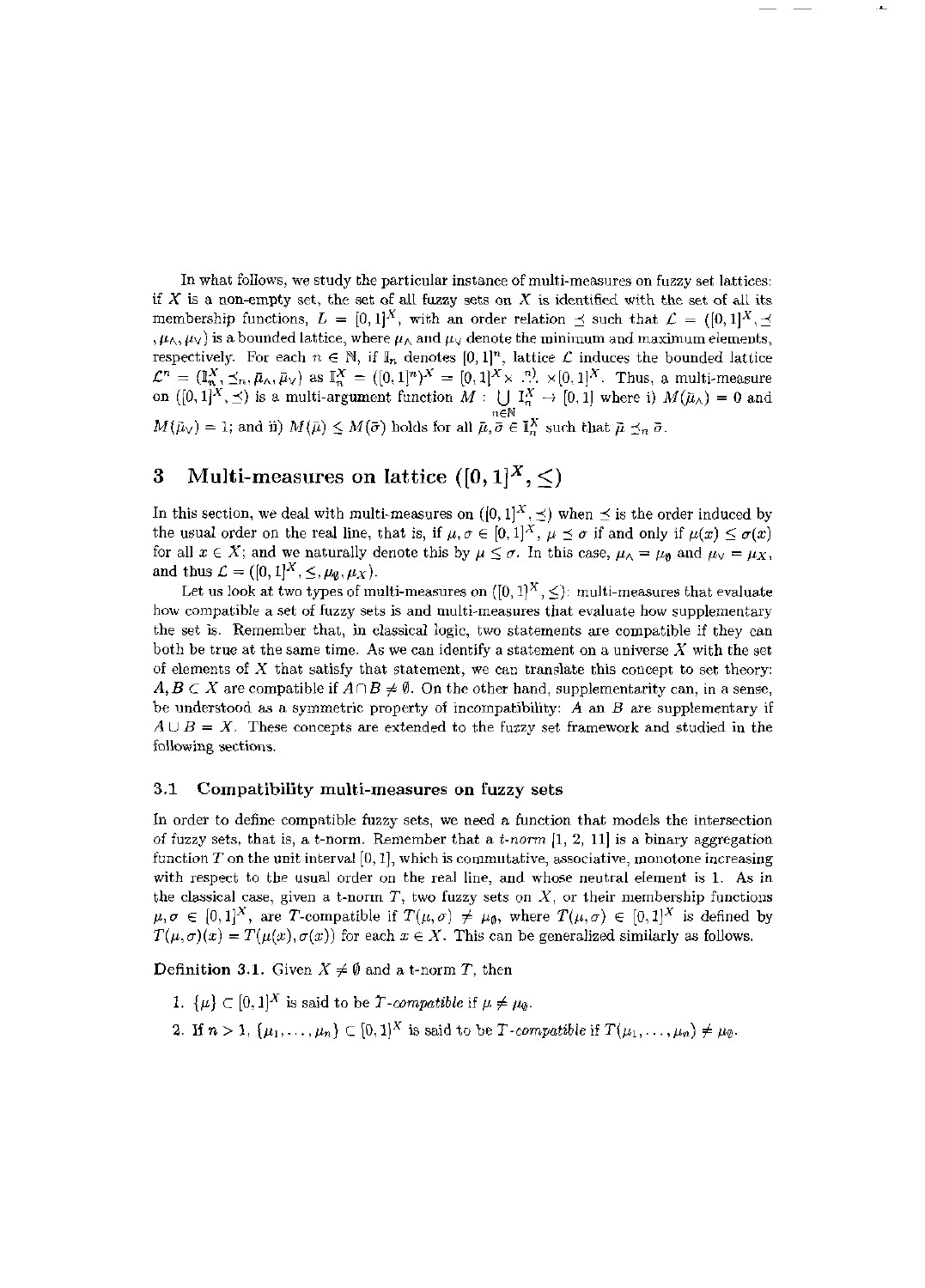The following definition determines the conditions that a multi-argument function must satisfy to fittingly assign a degree of compatibility to every  $\{\mu_1, \dots, \mu_n\} \subset [0,1]^X$ .

**Definition 3.2.** Let T be a t-norm and  $X \neq \emptyset$ . A function  $C_T : \bigcup_{n \in \mathbb{N}} \mathbb{I}_n^X \to [0, 1]$  is a T-compatibility multi-measure on  $[0, 1]^X$  if it is a symmetric and n-decreasing multi-measure on  $(0,1]^X$ ,  $\leq$ ) satisfying  $C_T(\mu_1,\ldots,\mu_n)=0$ , provided that  $\{\mu_1,\ldots,\mu_n\}\subset [0,1]^X$  satisfies  $T(\mu_1,\ldots,\mu_n)=\mu_{\emptyset}.$ 

**Remark 3.3.** Note that  $\mathcal{C}_T$  is a T-compatibility multi-measure on  $[0,1]^X$  if and only if it satisfies the following axioms:

- ci)  $\mathcal{C}_{\mathcal{T}}(\mu_X, \stackrel{n)}{\ldots}, \mu_X) = 1$  for each  $n \in \mathbb{N}$ .
- c.ii) If  $\{\mu_1, \ldots, \mu_n\} \subset [0,1]^X$  is not T-compatible, then  $C_T(\mu_1, \ldots, \mu_n) = 0$ .
- c.iii)  $C_T(\mu_1,\ldots,\mu_n) = C_T(\mu_{\pi(1)},\ldots,\mu_{\pi(n)})$  holds for all  $\pi \in S_n$  and  $\mu_1,\ldots,\mu_n \in [0,1]^X$ .
- c.iv) If  $\mu_1, \ldots, \mu_n, \sigma_1, \ldots, \sigma_n \in [0, 1]^X$  satisfy  $\mu_i \leq \sigma_i$  for all  $i \in \{1, \ldots, n\}$ , then  $\mathcal{C}_T(\mu_1, \ldots, \mu_n) \leq$  $\mathcal{C}_T(\sigma_1,\ldots,\sigma_n).$
- c.v)  $\mathcal{C}_{\mathcal{T}}(\mu_1,\ldots,\mu_{n+1}) \leq \mathcal{C}_{\mathcal{T}}(\mu_1,\ldots,\mu_n)$  holds for all  $n \in \mathbb{N}$  and  $\mu_1,\ldots,\mu_{n+1} \in [0,1]^X$ .

As is well known, if  $\varphi \in \mathcal{A}([0,1]) = \{\psi : [0,1] \to [0,1] | \psi \text{ is an increasing bijection}\}$ <br>and T is a t-norm, then  $T^{\varphi} : [0,1]^2 \to [0,1]$  defined for each  $(a,b) \in [0,1]^2$  by  $T^{\varphi}(a,b) =$  $\varphi^{-1}(T(\varphi(a), \varphi(b)))$  is also a t-norm, and we say that it is the t-norm  $\varphi$ -conjugated with T. One of the main t-norms is the so-called Lukasiewicz t-norm that is defined for each  $(a, b) \in$  $[0,1]^2$  by  $T_L(a,b) = \max\{0,a+b-1\}$ . Moreover, if  $T_L^{\varphi}$  is the t-norm  $\varphi$ -conjugated with  $T_L$ ,<br>then  $T_L^{\varphi}(a_1,\ldots,a_n) = \varphi^{-1}(\max\{0,\varphi(a_1)+\cdots+\varphi(a_n)-(n-1)\})$  for all  $a_1,\ldots,a_n \in [0,1]$ . For more details about t-norms see  $[1, 2]$ .

Given  $\{\mu_1, \ldots, \mu_n\} \subset [0,1]^X$ , since  $T_L^{\varphi}(\mu_1, \ldots, \mu_n) \neq \mu_{\theta}$  if and only if there exists  $x \in X$ <br>such that  $\sum_{i=1}^n \varphi(\mu_i(x)) > n - 1$ , then a natural way to measure the  $T_L^{\varphi}$ -compatibility of  $\{\mu_1, \ldots, \mu_n\}$  and  $n-1$ , as follows.

**Proposition 3.4.** Let  $X \neq \emptyset$  and  $\varphi \in A([0,1])$ . The function  $C_L^{\varphi} : \bigcup_{n \in \mathbb{N}} \mathbb{I}_n^X \to [0,1]$  defined for each  $\bar{\mu} = (\mu_1, \ldots, \mu_n) \in \mathbb{I}_n^X$ , by

$$
C_L^{\varphi}(\bar{\mu}) = \max \left\{ 0, \sup_{x \in X} \sum_{i=1}^n \varphi(\mu_i(x)) - (n-1) \right\}
$$

is a  $T_L^{\varphi}$ -compatibility multi-measure on [0, 1]<sup>X</sup>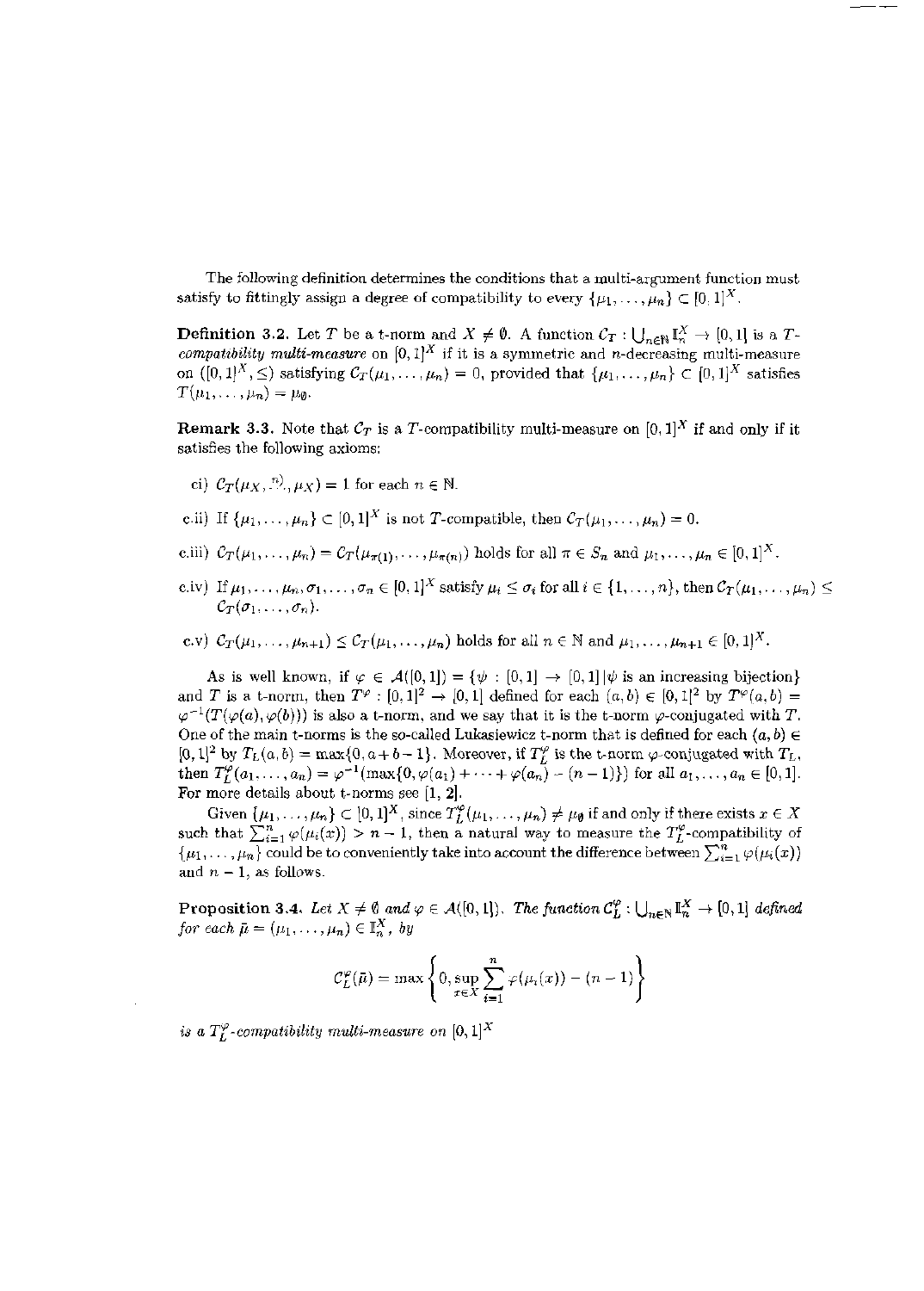*Proof.* First, note that  $\mathcal{C}_L^{\varphi}$  is well defined; indeed, since  $\sum_{i=1}^n \varphi(\mu_i(x)) \leq n$  then  $\sum_{i=1}^n \varphi(\mu_i(x))$ - $(n-1) \leq 1.$ 

Axioms c.i and c.iii follow straightforwardly from the definition of  $C_L^{\varphi}$ . Regarding<br>axiom c.ii, if  $\mu = \mu_{\theta}$ , then  $C_L^{\varphi}(\mu) = 0$ : if  $\bar{\mu} \in \mathbb{I}_n^X$  satisfies  $T_L^{\varphi}(\mu_1, ..., \mu_n) = \mu_{\theta}$ , then<br> $\sum_{i=1}^n \varphi(\mu_i$ 

Finally,  $\mathcal{C}_L^{\varphi}$  is *n*-decreasing: given  $n \in \mathbb{N}$  and  $\mu_1, \ldots, \mu_n, \mu_{n+1} \in [0,1]^X$ , it follows that  $\mathcal{C}_L^{\varphi}(\mu_1,\ldots,\mu_{n+1}) \leq \mathcal{C}_L^{\varphi}(\mu_1,\ldots,\mu_n)$  as  $\sum_{i=1}^{n+1} \varphi(\mu_i(x)) \leq \sum_{i=1}^n \varphi(\mu_i(x)) + 1$ .  $\Box$ 

#### 3.2 Supplementary multi-measures on fuzzy sets

As applies in the case of compatible fuzzy sets, we need a tool to model the union of fuzzy sets in order to define supplementary fuzzy sets, and t-conorms are suitable functions for this purpose. Remember that a *t*-conorm [1, 2] is a binary aggregation function S on the unit interval [0,1], which is commutative, associative, monotone increasing with respect to the usual order on the real line, whose neutral element is 0. Given a t-conorm  $S$ , two fuzzy sets on X or their membership functions  $\mu, \sigma \in [0,1]^X$  are S-supplementary [8] if  $S(\mu, \sigma) = \mu_X$ , where  $S(\mu, \sigma) \in [0, 1]^X$  is defined by  $S(\mu, \sigma)(x) = S(\mu(x), \sigma(x))$  for each  $x \in X$ . This can be generalized similarly as follows.

**Definition 3.5.** Given  $X \neq \emptyset$  and a t-conorm S, then

- 1.  $\{\mu\} \subset [0,1]^X$  is said to be S-supplementary if  $\mu = \mu_X$ .
- 2. If  $n>1$ ,  $\{\mu_1,\ldots,\mu_n\}\subset [0,1]^X$  is said to be S-supplementary if  $S(\mu_1,\ldots,\mu_n)=\mu_X$ .

**Definition 3.6.** Let S be a t-conorm and  $X \neq \emptyset$ . A function  $S_S : \bigcup_{n \in \mathbb{N}} \mathbb{I}_n^X \to [0,1]$  is an *S*-supplementarity multi-measure on  $[0,1]^X$  if it is a symmetric and *n*-increasing multi-<br>measure on  $([0,1]^X, \leq)$  satisfying  $S_S(\mu_1, \ldots, \mu_n) = 0$  provided that  $\{\mu_1, \ldots, \mu_n\} \subset [0,1]^X$ is not  $S$ -supplementary.

**Remark 3.7.** Note that  $S_S$  is an S-supplementarity multi-measure on  $[0,1]^X$  if and only ıf:

- s.i  $S_S(\mu_X, \ldots, \mu_X) = 1$  for each  $n \in \mathbb{N}$ .
- s.ii If  $\{\mu_1, \ldots, \mu_n\} \subset [0,1]^X$  is not S-supplementary, then  $S_S(\mu_1, \ldots, \mu_n) = 0$ .
- s.iii  $S_S(\mu_1,\ldots,\mu_n)=S_S(\mu_{\pi(1)},\ldots,a_{\pi(n)})$  holds for all  $\pi\in S_n$  and  $\mu_1,\ldots,\mu_n\in[0,1]^X$ .
- s.iv If  $\mu_1, \ldots, \mu_n, \sigma_1, \ldots, \sigma_n \in [0, 1]^X$  satisfy  $\mu_i \leq \sigma_i$  for all  $i \in \{1, \ldots, n\}$ , then  $S_S(\mu_1, \ldots, \mu_n) \leq$  $S_S(\sigma_1,\ldots,\sigma_n).$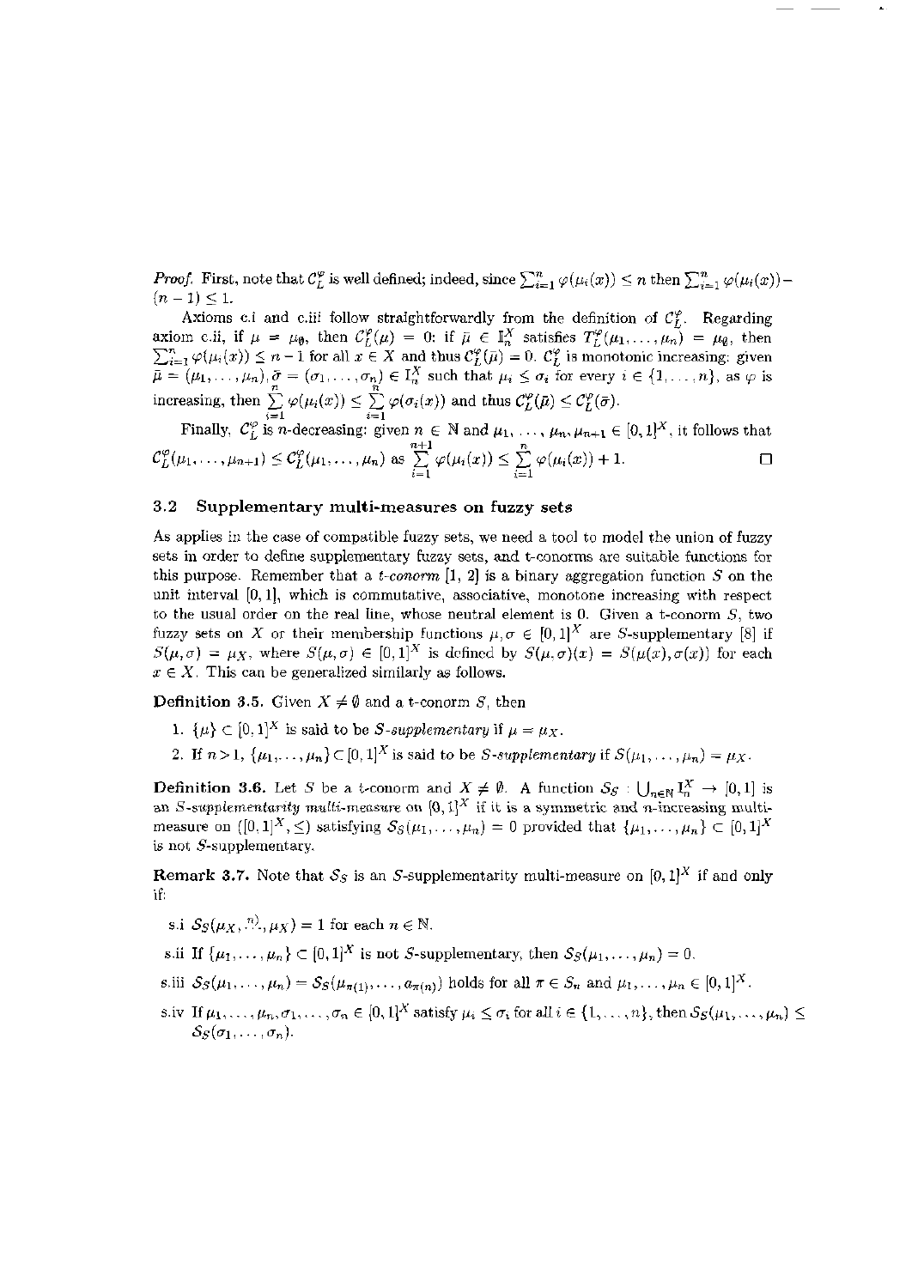s.v  $S_S(\mu_1, ..., \mu_n) \leq S_S(\mu_1, ..., \mu_{n+1})$  holds for all  $n \in \mathbb{N}$  and  $\mu_1, ..., \mu_{n+1} \in [0, 1]^X$ .

As in the t-norm case, if  $\varphi \in \mathcal{A}([0,1])$  and S is a t-conorm, the function defined for each  $(a, b) \in [0, 1]^2$  by  $S^{\varphi}(a, b) = \varphi^{-1}(S(\varphi(a), \varphi(b))$  is also a t-conorm, the t-conorm  $\varphi$ -conjugated with S. The Lukasiewicz t-norm has a dual t-conorm defined for each  $(a, b) \in [0, 1]$  by  $S_L(a, b) = \min\{1, a + b\}$ . Moreover, if  $S_L^{\varphi}$  is the t-conorm  $\varphi$ -conjugated with  $S_L$ , then  $S_L^{\varphi(-)}(a_1,...,a_n) = \varphi^{-1}(\min\{1,\varphi(a_1)+\cdots+\varphi(a_n)\})$  for all  $a_1,...,a_n \in [0,1]$ .

To find a way to measure the  $S_L^{\varphi}$ -supplementarity of  $\{\mu_1, ..., \mu_n\} \subset [0,1]^X$ , note that  $S_L^{\varphi}(\mu_1, ..., \mu_n) = \mu_X$  if and only if  $\sum_{i=1}^n \varphi(\mu_i(x)) \ge 1$  for all  $x \in X$ ; hence we can fittingly use the difference between

**Proposition 3.8.** Let  $X \neq \emptyset$  and  $\varphi \in \mathcal{A}([0,1])$ . Let  $\mathcal{S}_L^{\varphi}: \bigcup_{n\in\mathbb{N}} \mathbb{I}_n^X \to [0,1]$  be the function defined:

- 1. For each  $\mu \in [0,1]^X$ , by  $S_L^{\varphi}(\mu) = \begin{cases} 1 & \text{if } \mu = \mu_X \\ 0 & \text{if } \mu \neq \mu_X, \end{cases}$
- 2. For each  $\bar{\mu} = (\mu_1, \dots, \mu_n) \in \mathbb{I}_n^X$  with  $n > 1$ , by

$$
\mathcal{S}_L^{\varphi}(\bar{\mu}) = \min \left\{ 1, \max \left\{ 0, \inf_{x \in X} \sum_{i=1}^n \varphi(\mu_i(x)) - 1 \right\} \right\}.
$$

Then  $S_L^{\varphi}$  is an  $S_L^{\varphi}$ -supplementarity multi-measure on  $[0,1]^X$ .

**Remark 3.9.** We have that  $S_L^{\varphi}(\mu_1, \mu_2) = \max \{0, \inf_{x \in X} (\varphi(\mu_1(x)) + \varphi(\mu_2(x))) - 1\}$  for each  $(\mu_1, \mu_2) \in I_2^X$ , thus the restriction of  $S_L^{\varphi}$  to  $I_2^X = [0, 1]^X \times [0, 1]^X$  is an  $S_L^{\varphi}$ -supplementarity measure regarding the definition reported in [8].

#### Multi-measures on lattice  $([0, 1]^X, >)$  $\boldsymbol{4}$

In this section, we deal with multi-measures on  $([0,1]^X, \preceq)$  when  $\preceq$  is the order induced by the usual reverse order of the real line, that is, if  $\mu, \sigma \in [0,1]^X$ ,  $\mu \preceq \sigma$  if and only if  $\mu(x) \geq \sigma(x)$  for all  $x \in X$ ; and we naturally denote this by  $\mu \geq \sigma$ . In this case,  $\mu_{\Lambda} = \mu_X$ and  $\mu_{\vee} = \mu_{\emptyset}$ , where, for all  $x \in X$ ,  $\mu_X(x) = 1$  and  $\mu_{\emptyset}(x) = 0$ , then the lattice  $\mathcal L$  is  $([0,1]^X, \geq, \mu_X, \mu_\emptyset).$ 

Let us look at two types of multi-measures on  $([0,1]^X, \geq)$ : multi-measures that evaluate how incompatible a set of fuzzy sets is and multi-measures that evaluate how unsupplementary the set is, where the concepts of incompatibility and unsupplementarity are opposite to compatibility and supplementarity, respectively. That is, given a t-norm  $T$  and a t-conorm  $S, \{\mu_1, \ldots, \mu_n\} \subset \mathbb{I}_n^X$  is T-incompatible if it is not T-compatible, and it is S-unsupplementary if it is not S-supplementary.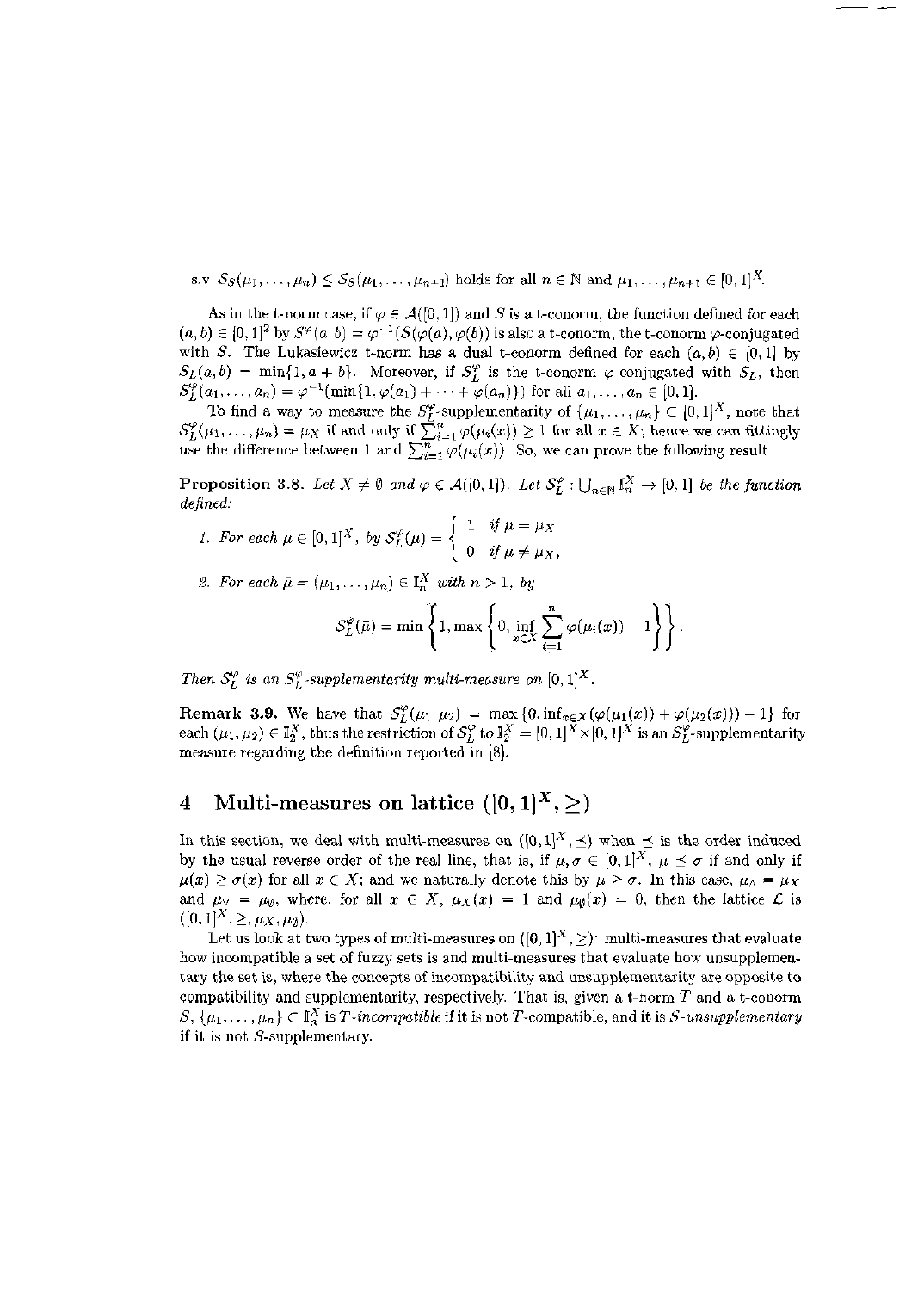#### **4.1 Incompatibilit y multi-measure s on fuzzy sets**

Although the concepts of compatibility and incompatibility are opposites, the negation of a compatibility measure cannot be used to assign degrees of incompatibility. Indeed, let *Cx*  be a non-trivial T-compatibility multi-measure, that is, at least it takes a value  $a \in (0,1)$ , and let *N* be any strong negation [12] (i.e.,  $N : [0,1] \rightarrow [0,1]$  is an involutive and decreasing bijection); if a is achieved on  $\bar{\mu} \in \mathbb{I}_n^X$ , then  $0 < C_T(\bar{\mu}) = a < 1$ , and it follows from axiom ii of Remark 3.3 that  $\bar{\mu}$  is T-compatible, and also  $0 = N(1) < N(\mathcal{C}_T(\bar{\mu})) < N(0) = 1$ holds. Thus  $N(\mathcal{C}_T(\bar{\mu}))$  cannot be considered as a degree of the T-incompatibility of  $\bar{\mu}$  since the incompatibility measure of compatible sets should be 0. Therefore, it makes sense to propose a mathematical model for the study of the incompatibility.

**Definition 4.1.** Let T be a t-norm and  $X \neq \emptyset$ . A function  $\mathcal{I}_T : \bigcup_{n \in \mathbb{N}} \mathbb{I}_n^{\wedge} \to [0,1]$  is **a** *T*-incompatibility multi-measure on  $[0,1]^A$  if it is a symmetric and n-increasing multimeasure on  $([0,1]^X, \geq)$  satisfying  $\mathcal{I}_T(\mu_1, \ldots, \mu_n) = 0$ , provided that  $\{\mu_1, \ldots, \mu_n\} \subset [0,1]^X$ is T-compatible.

Remark 4.2. Note that  $\mathcal{I}_T$  is a T-incompatibility multi-measure on fuzzy sets on X if and only if:

- ic.i  $\mathcal{I}_T(\mu_0, \ldots, \mu_0) = 1$  for each  $n \in \mathbb{N}$ .
- ic.ii If  $\{\mu_1, ..., \mu_n\} \subset [0,1]^X$  is T-compatible, then  $\mathcal{I}_T(\mu_1, ..., \mu_n) = 0$ .
- ic.iii  $\mathcal{I}_T(\mu_1, \ldots, \mu_n) = \mathcal{I}_T(\mu_{\pi(1)}, \ldots, \mu_{\pi(n)})$  holds for all  $\pi \in S_n$  and  $\mu_1, \ldots, \mu_n \in [0, 1]^X$ .
- ic.iv If  $\mu_1,\ldots,\mu_n,\sigma_1,\ldots,\sigma_n\in[0,1]^X$  satisfy  $\mu_i\leq\sigma_i$  for all  $i\in\{1,\ldots,n\},$  then  $\mathcal{I}_T(\sigma_1,\ldots,\sigma_n)$  $\mathcal{I}_T(\mu_1,\ldots,\mu_n)$ .

ic.v  $\mathcal{I}_T(\mu_1, \ldots, \mu_n) \leq \mathcal{I}_T(\mu_1, \ldots, \mu_{n+1})$  holds for all  $n \in \mathbb{N}$  and  $\mu_1, \ldots, \mu_{n+1} \in [0,1]^X$ .

As in the case of compatibility, if  $T_L^{\varphi}$  is the t-norm  $\varphi$ -conjugated with the Lukasiewicz tnorm, taking into account that  $T_L^{\varphi}(\mu_1, \ldots, \mu_n) = \mu_{\emptyset}$  if and only if  $\sum_{i=1}^n \varphi(\mu_i(x)) \leq n-1$ , we can find a  $T^{\nu}_{\ell}$ -incompatibility multi-measure by fittingly considering the difference between  $n-1$  and  $\sum_{i=1}^n \varphi(\mu_i(x))$ , and thus we can prove the following result.

**Proposition 4.3.** Let  $X \neq \emptyset$  and  $\varphi \in A([0,1])$ . Let  $\mathcal{I}_L^{\varphi}: \bigcup_{n \in \mathbb{N}} \mathbb{I}_n^X \to [0,1]$  be the function *defined:* 

1. For each 
$$
\mu \in [0,1]^X
$$
, by  $\mathcal{I}_L^{\varphi}(\mu) = \begin{cases} 1 & \text{if } \mu = \mu_{\emptyset} \\ 0 & \text{if } \mu \neq \mu_{\emptyset} \end{cases}$ 

2. For each  $\bar{\mu} = (\mu_1, \ldots, \mu_n) \in \mathbb{I}_n^X$  with  $n > 1$ , by

$$
\mathcal{I}_L^{\varphi}(\vec{\mu}) = \min \left\{ 1, \max \left\{ 0, (n-1) - \sup_{x \in X} \sum_{i=1}^n \varphi(\mu_i(x)) \right\} \right\}.
$$